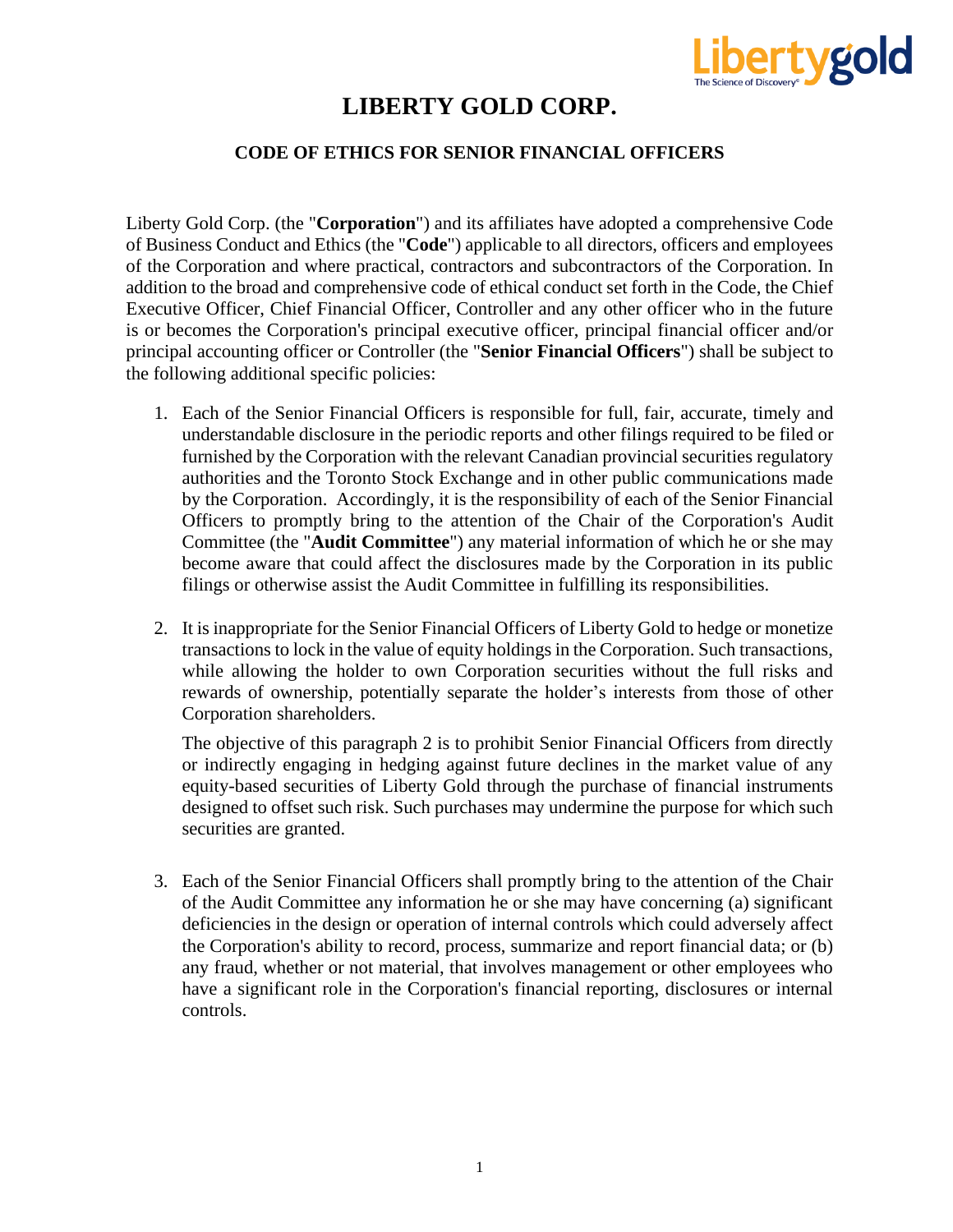## **LIBERTY GOLD CORP.**

#### **CODE OF ETHICS FOR SENIOR FINANCIAL OFFICERS**

- 4. Each of the Senior Financial Officers shall promptly bring to the attention of the Chair of the Audit Committee any information he or she may have concerning any violation of the Code by any management or other employees who have a significant role in the Corporation's financial reporting, disclosure or internal controls that involves accounting matters.
- 5. Each of the Senior Financial Officers shall promptly bring to the attention of the Chair of the Corporate Governance and Nominating Committee (the "**Governance Committee**") or Chair of the Audit Committee any information he or she may have concerning evidence of a material violation of securities or other laws, rules or regulations applicable to the Corporation or its personnel and the operation of its business, by the Corporation or its personnel or any agent thereof or of any material violation of these additional policies.
- 6. Each of the Senior Financial Officers shall promptly bring to the attention of the Chair of the Governance Committee any material transaction or relationship of which he or she becomes aware that reasonably could be expected to give rise to an actual or apparent conflict of interest between a director or senior officer of the Corporation, on the one hand, and the Corporation, on the other.

Enacted April 4, 2011 Revised March 27, 2013 and December 18, 2014